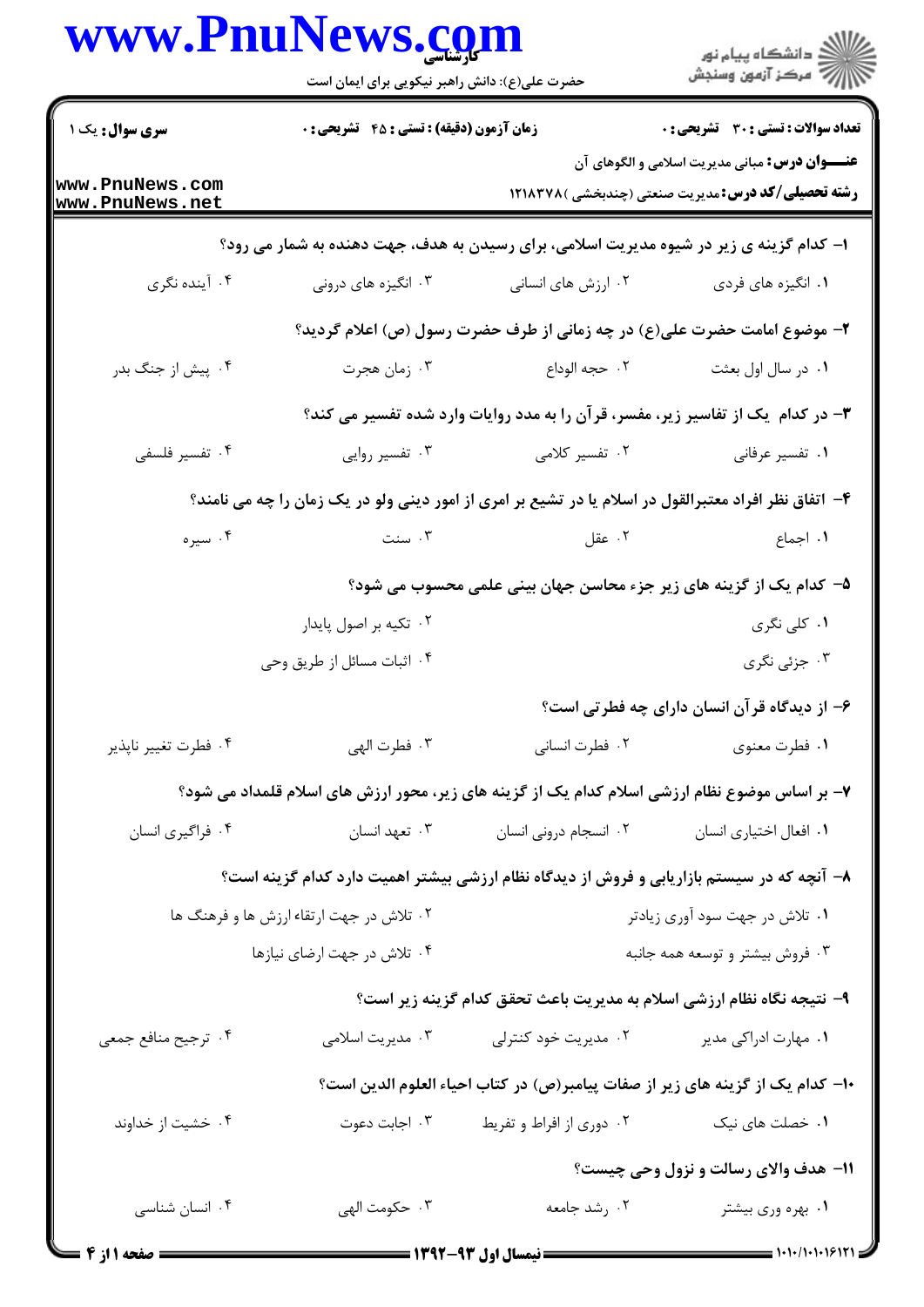## www.PnuNews.com

|                                    | www.PnuNews.com<br>حضرت علی(ع): دانش راهبر نیکویی برای ایمان است                               |                 | ِ<br>∭ دانشڪاه پيام نور<br>∭ مرڪز آزمون وسنڊش                                                                      |
|------------------------------------|------------------------------------------------------------------------------------------------|-----------------|--------------------------------------------------------------------------------------------------------------------|
| <b>سری سوال : ۱ یک</b>             | <b>زمان آزمون (دقیقه) : تستی : 45 قشریحی : 0</b>                                               |                 | <b>تعداد سوالات : تستي : 30 ٪ تشريحي : 0</b>                                                                       |
| www.PnuNews.com<br>www.PnuNews.net |                                                                                                |                 | <b>عنـــوان درس:</b> مبانی مدیریت اسلامی و الگوهای آن<br><b>رشته تحصیلی/کد درس:</b> مدیریت صنعتی (چندبخشی )۱۲۱۸۳۷۸ |
|                                    |                                                                                                |                 | ۱۲- کدام یک از گزینه های زیر از اوصاف مدینه فاضله محسوب نمی شود؟                                                   |
| ۰۴ اقتصاد سالم                     | ۰۳ جنگ                                                                                         | ۰۲ امنیت        | ۰۱ آزادی                                                                                                           |
|                                    |                                                                                                |                 | 13- بارزترين مظهر عدالت كدام است؟                                                                                  |
| ۰۴ اقتصاد                          | ۰۳ سیاست                                                                                       | ۰۲ قانون        | ٠١. قضاوت                                                                                                          |
|                                    |                                                                                                |                 | ۱۴– از دیدگاه حضرت علی (ع) پایه های استوار ایمان کدامند؟                                                           |
|                                    | ۰۲ جهاد، يقين، صبر و عدالت                                                                     |                 | ۰۱ شوق، یقین، عدالت و صبر                                                                                          |
|                                    | ۰۴ صبر، یقین، عدل و جهاد                                                                       |                 | ۰۳ شوق، هراس، جهاد انتظار                                                                                          |
|                                    | ۱۵- در عرصه اندیشه و تفکر، پنج نیروی محرکه جدی که ما را به سمت عدالت فرا می خوانند کدامند؟     |                 |                                                                                                                    |
|                                    | ٠١ تجربه هاى موفق، تحول، رفع تبعيض، تجربيات تاريخي، الزامات ناشى از روندهاى آينده              |                 |                                                                                                                    |
|                                    | ۰۲ مبانی فکری و ارزشی، قانون اساسی، شواهد تجربی، تجربیات تاریخی، الزامات ناشی از روندهای آینده |                 |                                                                                                                    |
|                                    | ۰۳ مبانی فکری و ارزشی، قانون، شواهد رفع تبعیض، الزامات ناشی از روندهای گذشته، تجربه های موفق   |                 |                                                                                                                    |
|                                    | ۰۴ الزامات ناشي از روندهاي گذشته، گفتمان، رفع تبعيض، مباني فكري،تجربيات تاريخي                 |                 |                                                                                                                    |
|                                    | ۱۶- پیشی گرفتن و عقب ماندن از قرآن و عترت از دیدگاه پیامبر(ص) کدام پیامد زیر را در بر دارد؟    |                 |                                                                                                                    |
| ۰۴ پایداری دشمن                    | ۰۳ حکومت ظالمان                                                                                | ۲. فقر          | ۰۱ هلاکت                                                                                                           |
|                                    |                                                                                                |                 | ١٧- كدام گزينه از عوامل فراموشي حادثه غدير محسوب مي شود؟                                                           |
|                                    | ۰۲ عدم دینداری مردم                                                                            |                 | ۰۱ عدم توجه مردم                                                                                                   |
|                                    | ۰۴ قدرت طلبی برخی از افراد                                                                     |                 | ۰۳ مسموم بودن فضای سیاسی جامعه                                                                                     |
|                                    |                                                                                                |                 | ۱۸– مهمترین محور مدیریت در حکومت حضرت مهدی(عج) کدام است؟                                                           |
| ۰۴ عدالت                           | ۰۳ جهاد $\cdot$                                                                                | ۰۲ روحیه مشارکت | ۰۱ برنامه ریزی                                                                                                     |
|                                    |                                                                                                |                 | ۱۹- دوران غیبت صغری حضرت مهدی(عج) چند سال طول کشید؟                                                                |
| ۵۸ .۴ سال                          | $\Delta \cdot \cdot \cdot \mathsf{v}$ سال                                                      | ۰. ۶۰ سال       | ۰۱. ۶۳ سال                                                                                                         |
|                                    |                                                                                                |                 | <b>۲۰</b> - مردم چه نقشی در تعیین ولی فقیه دارند؟                                                                  |
| ۰۴ اطاعت                           | ۰۳ پیروی                                                                                       | ۰۲ مقبولیت      | ۰۱ مشروعیت                                                                                                         |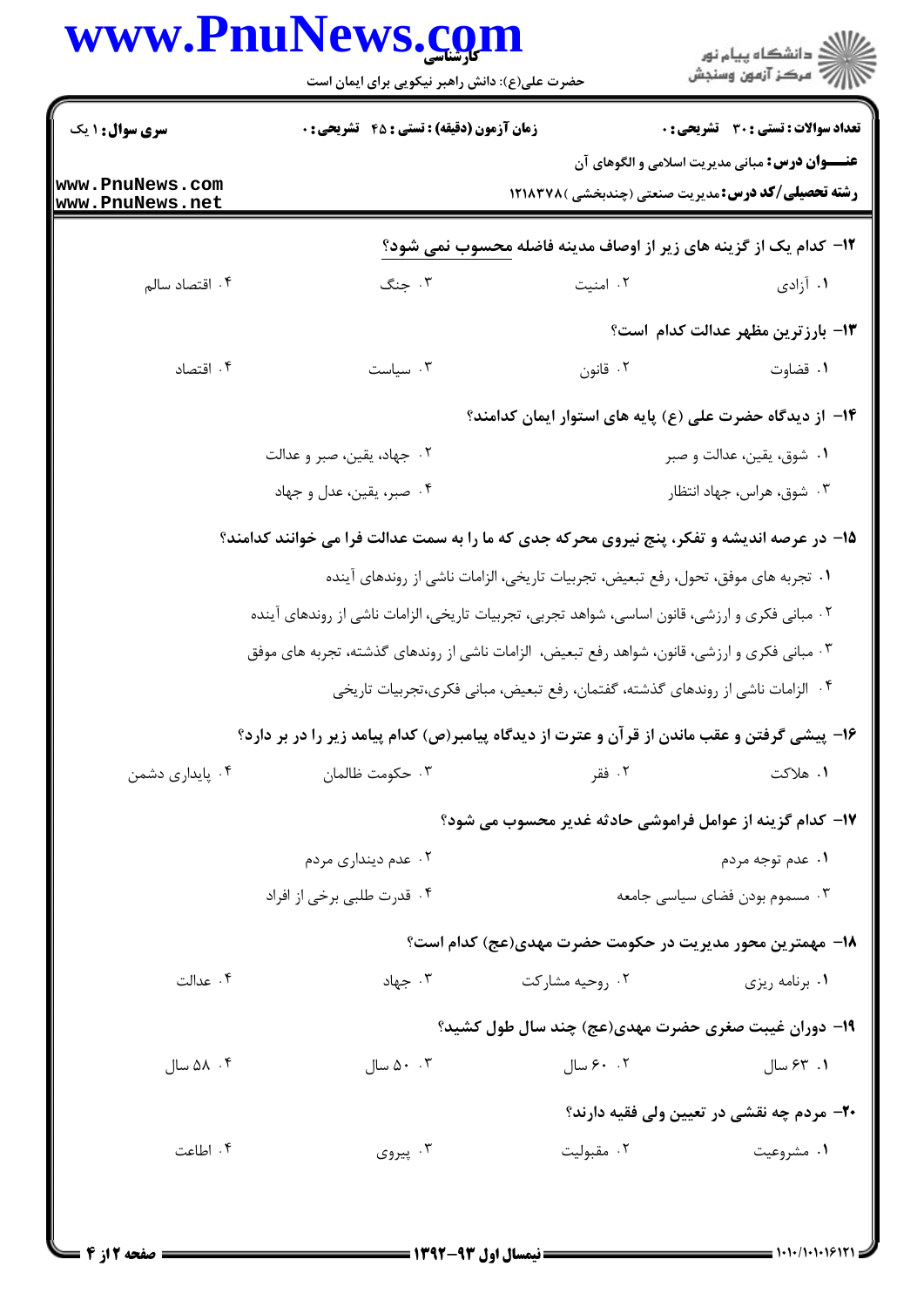|                                                                                                              | حضرت علی(ع): دانش راهبر نیکویی برای ایمان است                                     |                                                                                                                                                                                                            | ڪ دانشڪاه پيام نور<br>ر∕ = مرڪز آزمون وسنڊش                                                                        |  |
|--------------------------------------------------------------------------------------------------------------|-----------------------------------------------------------------------------------|------------------------------------------------------------------------------------------------------------------------------------------------------------------------------------------------------------|--------------------------------------------------------------------------------------------------------------------|--|
| سری سوال : ۱ یک                                                                                              | <b>زمان آزمون (دقیقه) : تستی : 45 قشریحی : 0</b>                                  |                                                                                                                                                                                                            | تعداد سوالات : تستي : 30 ٪ تشريحي : 0                                                                              |  |
| www.PnuNews.com<br>www.PnuNews.net                                                                           |                                                                                   |                                                                                                                                                                                                            | <b>عنـــوان درس:</b> مبانی مدیریت اسلامی و الگوهای آن<br><b>رشته تحصیلی/کد درس:</b> مدیریت صنعتی (چندبخشی )۱۲۱۸۳۷۸ |  |
|                                                                                                              |                                                                                   | <del>۲</del> ۱− تاکید حضرت امام خمینی جهت حذف ربا از سیستم بانکی بیان گر کدام خصوصیت است؟                                                                                                                  |                                                                                                                    |  |
| ۰۴ اغتنام فرصت                                                                                               | ۰۳ تقلید به آداب شرع                                                              | ۰۲ لطائف روح                                                                                                                                                                                               | ۰۱ قناعت و زهد                                                                                                     |  |
|                                                                                                              |                                                                                   | ۲۲- دخالت های امام درکارهای دولت در کدام یک از سطوح بوده است؟                                                                                                                                              |                                                                                                                    |  |
| ۰۴ اجرائی                                                                                                    | ۰۳ عملیاتی                                                                        | ۰۲ وظیفه ای                                                                                                                                                                                                | ۰۱ استراتژیک                                                                                                       |  |
|                                                                                                              | ۲۳- حضرت امام خمینی (ره) اساس حرکت و برنامه مدیریتی خود را بر چه چیزی قرار دادند؟ |                                                                                                                                                                                                            |                                                                                                                    |  |
|                                                                                                              | ۲. حاکمیت اسلامی                                                                  |                                                                                                                                                                                                            | ۰۱ جهاد در راه خدا                                                                                                 |  |
|                                                                                                              | ۰۴ پاسداری از حریم اسلام                                                          |                                                                                                                                                                                                            | ۰۳ اصل صراحت و سماحت                                                                                               |  |
|                                                                                                              |                                                                                   | ۲۴- ″پیامبر (ص) با دست خود کفش خود را وصله می زد″. عبارت مذکور به کدام یک از ویژگی های شخصیتی پیامبر(ص) از                                                                                                 | دیدگاه امام علی (ع) اشاره دارد؟                                                                                    |  |
| ۰۴ ایثار                                                                                                     | ۰۳ ایجاد وحدت                                                                     | ۰۲ ساده زیستی                                                                                                                                                                                              | ٠١. الگو بودن                                                                                                      |  |
|                                                                                                              |                                                                                   | ۲۵– انتخاب هدف یا اهداف،راه حل ها، الگو، مدل، جریان را چه می نامند؟                                                                                                                                        |                                                                                                                    |  |
| ۰۴ نظارت                                                                                                     | ۰۳ برنامه ریزی                                                                    | ۰۲ تصمیم گیری                                                                                                                                                                                              | ۰۱ پیش بینی                                                                                                        |  |
|                                                                                                              |                                                                                   | ۲۶– کدام نوع عدالت از دیدگاه ارسطو، دوری جستن از افراط و تفریط در روابط اجتماعی است و محدوده آن طبق قانون                                                                                                  | مشخص می شود؟                                                                                                       |  |
| ۰۴ عدالت تفويضي                                                                                              | ۰۳ عدالت تعويضي                                                                   | ۰۲ عدالت توزیعی                                                                                                                                                                                            | ۰۱ عدالت کلی                                                                                                       |  |
|                                                                                                              |                                                                                   | ۲۷– اسلام کدام گزینه زیر را به مثابه ستون فقرات جامعه انسانی و سبب قیام مردم قلمداد می کند؟                                                                                                                |                                                                                                                    |  |
|                                                                                                              |                                                                                   | ۲. ارزش ها ۲۰۰ تفکر مستقری که شما                                                                                                                                                                          | ۰۱ مال                                                                                                             |  |
| ۲۸- ″هرگز پیمان شکن نباش و در عهد خود خیانت نکن″. عبارت مذکور به کدام یک از شیوه های مدیریتی حضرت علی (ع) در |                                                                                   |                                                                                                                                                                                                            | نهج البلاغه اشاره دارد؟                                                                                            |  |
| ۰۴ تقسیم کار                                                                                                 |                                                                                   | ۰۲ رفع مشکلات مردم سلمعدال استان بر قراری عدل                                                                                                                                                              | ٠١. وفادار باش                                                                                                     |  |
|                                                                                                              |                                                                                   | ۲۹- بر طبق گزیده ای از از فرموده ی امام صادق (ع): "حتی جنبندگان و حیوانات بین مردم رفت و آمد می کنند و به یکدیگر<br>آسیب نمی رسانند… ؒ. به کدام یک از خصوصیات بارز حکومت اسلامی امام مهدی (عج) اشاره دارد؟ |                                                                                                                    |  |
| ۰۲ پیاده کردن شیوه حضرت رسول (ص)                                                                             |                                                                                   |                                                                                                                                                                                                            | ۰۱ برادري و برابري و عدم تبعيض                                                                                     |  |
|                                                                                                              | ۰۴ وجود امنیت و آرامش در زمان ظهور                                                |                                                                                                                                                                                                            | ۰۳ رشد سریع علم و علوم اسلامی                                                                                      |  |